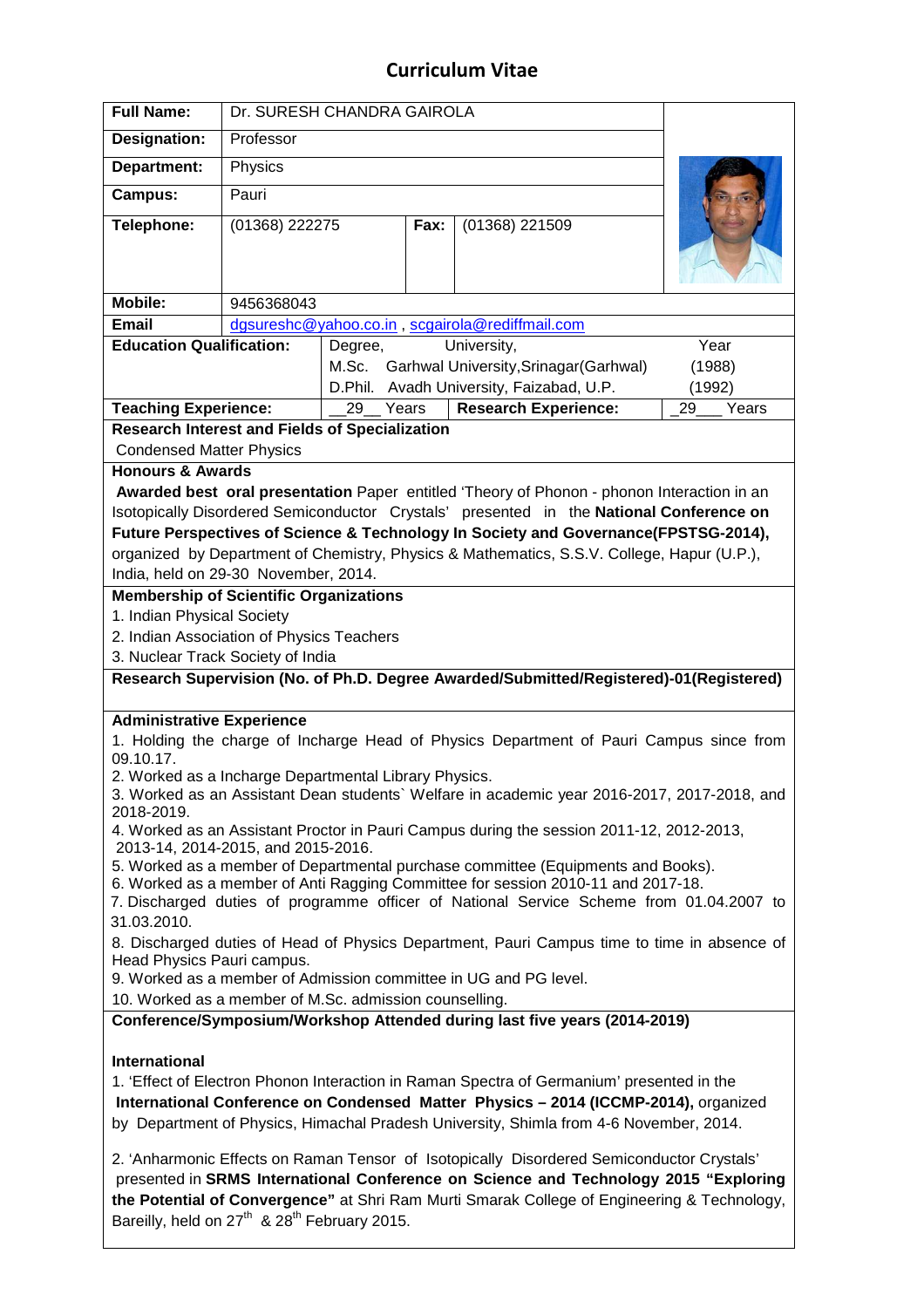3. 'Electron and Phonon in Raman Spectra of LO phonon of Gallium Phosphide' presented in **4 th International Conference on Current Developments in Atomic, Molecular, Optical and Nano Physics with applications (CDAMOP-2015)**, organized by Department of Physics & Astrophysics, University of Delhi, Delhi, India from March 11<sup>th</sup> -14<sup>th</sup>, 2015.

4. 'Effect of Electron Phonon Interaction on Microwave Attenuation of silicon' presented in the **International Conference on Condensed Matter & Applied Physics(ICC2015),** organized by Department of Physics, Govt. Engineering College, Bikaner during October 30-31, 2015.

5. 'Electron phonon interaction in Raman Spectra of transverse optical(TO) phonon of Gallium phosphide' presented in the **International Conference on Condensed Matter & Applied Physics(ICC2015),** organized by Department of Physics, Govt. Engineering College, Bikaner during October 30-31, 2015.

## **National**

1. 'Phonon - Phonon Interaction in Microwave Attenuation of Semiconductor Crystals' presented in the **National Conference on Advances in Material Science for Energy Applications (AMSEA-2014),** organized by Department of Physics, University of Petroleum and Energy Studies (UPES), Dehradun, India held on January 9-10, 2014.

2. 'Theory of Phonon - phonon Interaction in an Isotopically Disordered Semiconductor Crystals' presented in the **National Conference on Future Perspectives of Science & Technology In Society and Governance(FPSTSG-2014),** organized by Department of Chemistry, Physics & Mathematics, S.S.V. College, Hapur (U.P.),India, held on 29-30 November, 2014.

3. 'Phonon - Phonon Interaction in Optical Absorption of Gallium Phosphide' in the **8 th National Conference on Thermophysical Properties (NCTP-2015),** organized by Department of Physics, Malaviya National Institute of Technology Jaipur, held from December 14-16, 2015.

4. 'Anharmonic Effects on Debye-Waller Factor of Semiconductor Crystals' in the 3<sup>rd</sup> National **Conference on Multifunctional Advanced Materials,** organized by Himalayan Center of Excellence in Nanotechnology, Shoolini University, Solan(H.P.), India from May 11-13, 2016.

5. 'Anharmonic Effects on Phonon Lifetime in Isotopically Disordered Semiconductor Crystals' in the **National Conference on Science & Technology for National Development,** organized by The Indian Science Congress Association: Haridwar Chapter and Department of Chemistry, Gurukula Kangri Vishwavidyalaya, Haridwar, held from November 20-22,2016.

6. 'Theory of Electron Density of States in Isotopically Disordered Semiconductor Crystals' in the **National Conference on Current Trends in Applied Sciences,** jointly organized by I.Q.A.C. & Faculty of Science, J.V.Jain College, Saharanpur, UP, held on 18<sup>th</sup> & 19<sup>th</sup> March-2017.

7. Active participation and Worked as a convener of transport committee in the **19th annual**   $\frac{1}{2}$  conference of  $Vij\widetilde{n}\,\overline{a}na$  Parishad of India on Recent Advances in Mathematics and

 **Mathematical Sciences and their Applications (RAMMSA 2016) & Symposium on Fixed Point Theory and Applications** held during November 10-12, 2016, organized by Department of Mathematics, H. N. B. Garhwal University Campus Pauri, Pauri, Pauri(Garhwal), Uttarakhand, India.

8. Participated in one day **National Seminar on Higher Education and Possibilities of Open University** on dated 02.12.2014, organized by Uttarakhand open University, held at H. N. B. Garhwal University Campus Pauri, Pauri, Uttarakhand, India.

**Publications during last five years (2014-2019)** 

**Journals**  1.Debye-Waller Factor in an Isotopically Disordered Semiconductor Crystal, Gairola, S. C., **Acta**